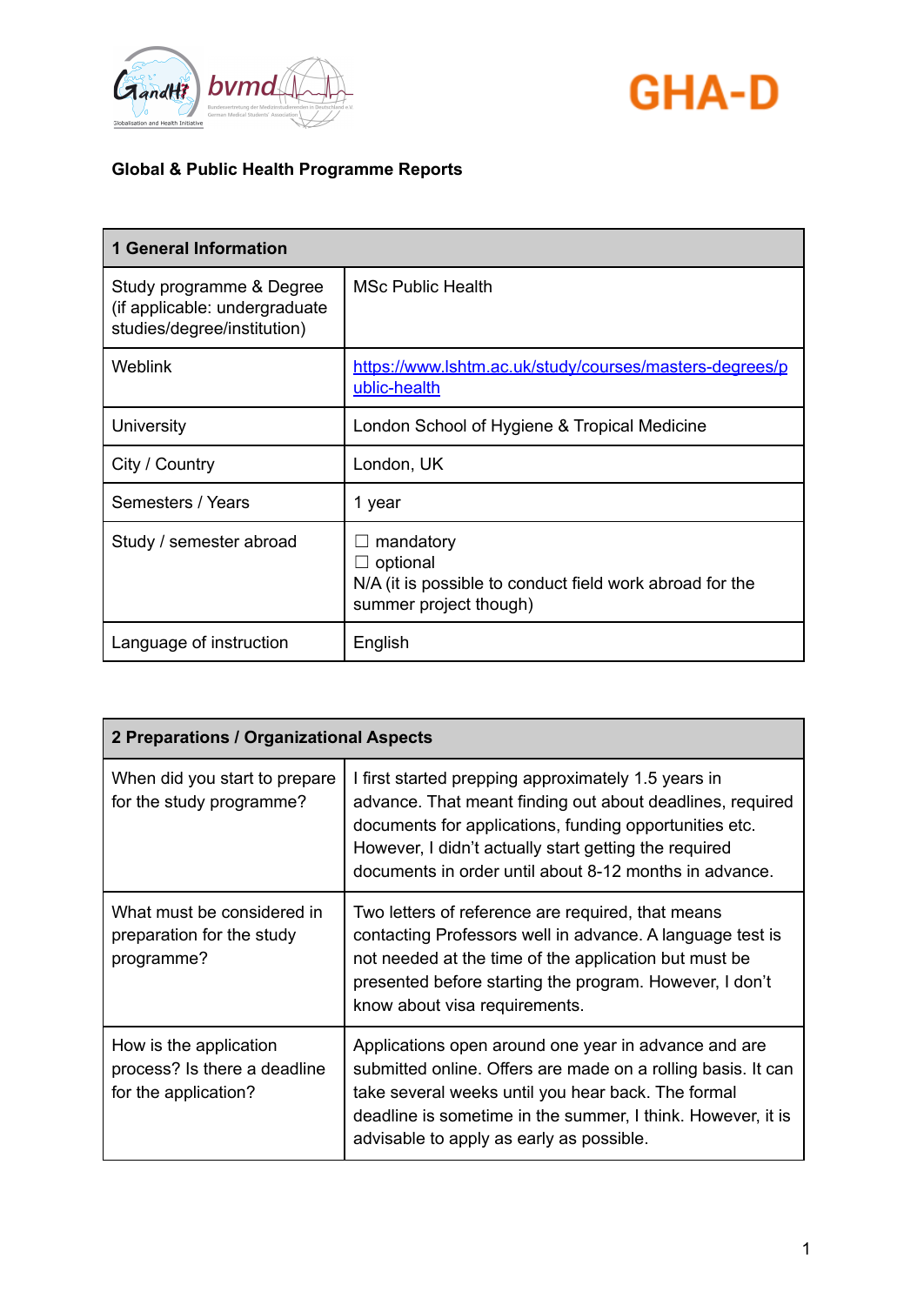



| <b>2a Documents</b>                                                                                                                                                                                                                      |                                                                                                                                                                                                                                                                                                                                                                                                                                                                                                                                                       |                                                                                                                                                                                                                       |
|------------------------------------------------------------------------------------------------------------------------------------------------------------------------------------------------------------------------------------------|-------------------------------------------------------------------------------------------------------------------------------------------------------------------------------------------------------------------------------------------------------------------------------------------------------------------------------------------------------------------------------------------------------------------------------------------------------------------------------------------------------------------------------------------------------|-----------------------------------------------------------------------------------------------------------------------------------------------------------------------------------------------------------------------|
| Which documents were<br>needed for the application /<br>country entry?<br>How/Where did you get<br>them?                                                                                                                                 | $\Box$ report<br><b>⊠</b> language certificate<br><b>X</b> motivational letter<br>⊠ CV/ resumé<br><b>X</b> recommendation letter<br>insurances<br>$\Box$ visa<br>$\Box$ vaccines<br>Additionally:<br><b>Transcript of Records</b><br>N.B.<br>Now EU students need visas                                                                                                                                                                                                                                                                               | Language: Abitur and<br>letter from my uni<br>confirming my abilities was<br>enough.<br><b>Recommendation letters:</b><br>Asked two professors.<br>Don't hesitate contacting<br>people that don't know you<br>a 100%. |
| <b>2b Financial Aspects</b>                                                                                                                                                                                                              |                                                                                                                                                                                                                                                                                                                                                                                                                                                                                                                                                       |                                                                                                                                                                                                                       |
| Are there costs related to the<br>study programme?<br>How much are they?                                                                                                                                                                 | $\Box$ semester contribution<br>■ tuition fee<br>$\Box$ enrolment fee<br>$\Box$ others                                                                                                                                                                                                                                                                                                                                                                                                                                                                | 10,470 GBP (Now much<br>higher for EU students!)                                                                                                                                                                      |
| How do you finance your<br>study programme (abroad)?                                                                                                                                                                                     | Mostly scholarships. My parents made a small contribution<br>towards my living expenses.                                                                                                                                                                                                                                                                                                                                                                                                                                                              |                                                                                                                                                                                                                       |
| Do you get financial support?<br>(e.g. scholarship, BAföG,<br>$etc.$ )<br>From which institution do<br>you get the financial<br>support?<br>How much do you get<br>(optional)?<br>Do you have any tips /<br>experiences for application? | DAAD:<br>- 6,100 EUR for tuition fees (increased now)<br>- 703 EUR/month for living expenses (usually 1,025 EUR<br>but reduced b/c of other scholarship)<br>Studienstiftung des deutschen Volkes:<br>- remaining tuition fees (they pay up to 10,000 EUR)<br>- 622 EUR/month for living expenses (this might be<br>different for other students)<br>DAAD applications need to be submitted one year in<br>advance. Start planning early on. Make sure you specify<br>why you need to study abroad/at this institution in your<br>motivational letter. |                                                                                                                                                                                                                       |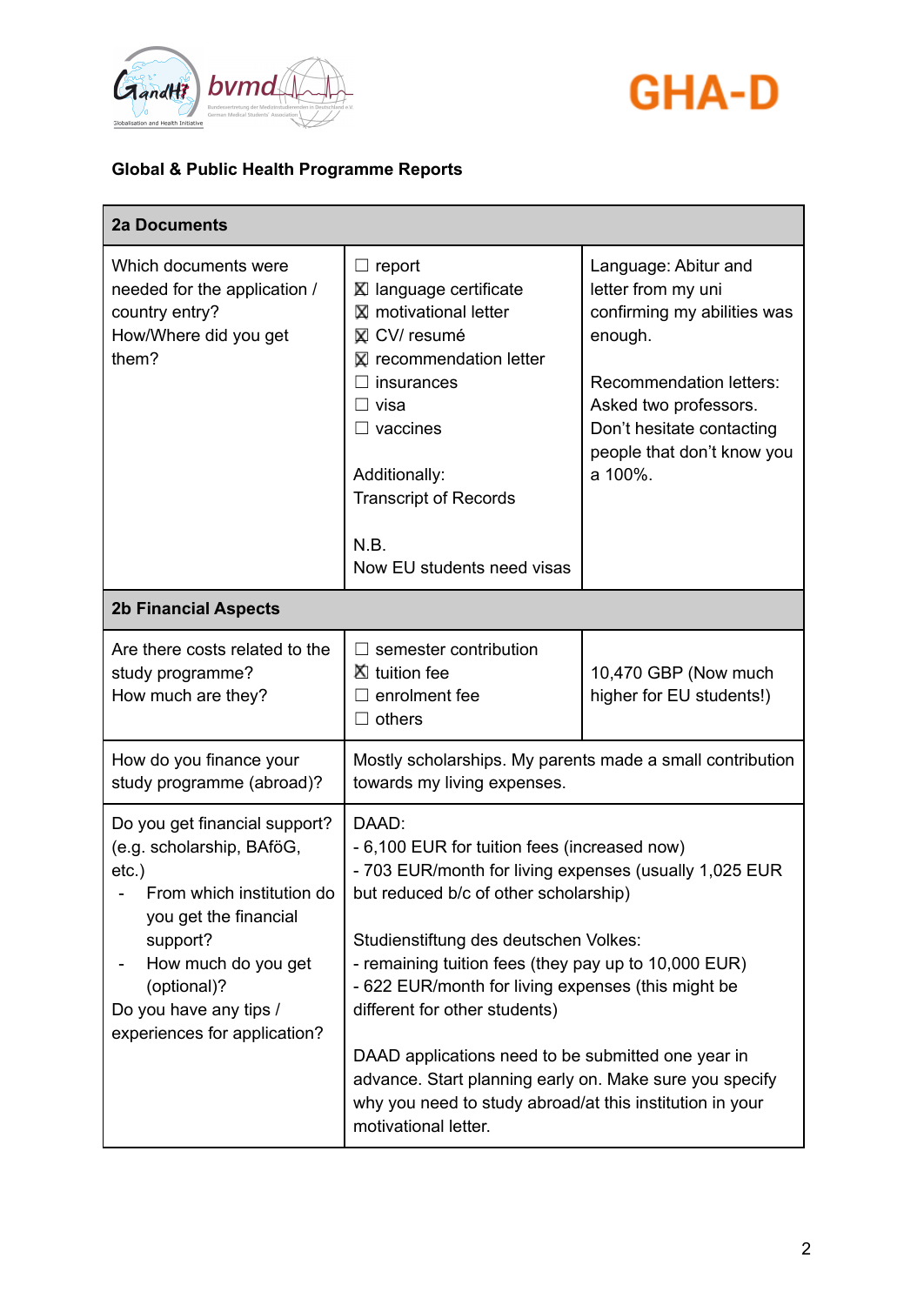



| Do you have insights into<br>jobs for students?                                                                               | N/A                                                                                                                                                                                                                                                                                              |
|-------------------------------------------------------------------------------------------------------------------------------|--------------------------------------------------------------------------------------------------------------------------------------------------------------------------------------------------------------------------------------------------------------------------------------------------|
| How would you rate the cost<br>of living in your city (in<br>comparison to specific cities<br>in your country?)               | London is very, very expensive.                                                                                                                                                                                                                                                                  |
| Based on your experience,<br>how much should someone<br>calculate for accommodation/<br>food/ public transportation/<br>wifi? | Accommodation and public transport depend on where<br>you live in London (Zones, North vs South, East vs West).<br>A rule of thumb says around 1,300 GBP but I think it's<br>possible to live cheaper than that. Most money is spent on<br>accommodation (I paid 750 GBP per month incl. bills). |
| Are there other costs that<br>need to be considered?<br>(e.g., vaccinations,<br>insurances, visa, travel costs)               | Visas are required now. My insurance was covered by the<br>DAAD.                                                                                                                                                                                                                                 |

| 3 Studying                                                                                                                      |                                                                                                                                                                                                                                                                                                                       |  |
|---------------------------------------------------------------------------------------------------------------------------------|-----------------------------------------------------------------------------------------------------------------------------------------------------------------------------------------------------------------------------------------------------------------------------------------------------------------------|--|
| Why did you decide to study<br>at that university?<br>What appealed to you<br>most?<br>What does it offer what<br>others don't? | The range of module you can choose from and the<br>flexibility in choosing modules. Friends and people I know<br>all spoke very highly of their study experience. It's a<br>world-renowned institution.<br>I think the amount of support and low hierarchies make it a<br>really special learning environment.        |  |
| Which modules did you take?<br>(brief overview)<br>Which modules did you like/<br>were special at that<br>university?           | Term 1: Core modules + Foundation of Health Promotion<br>+ Health Policy, Process, and Power<br>Term 2: Research Design & Analysis + Statistical Methods<br>in Epidemiology + Evaluation of Public Health<br>Interventions + Ethics, Public Health and Human Rights<br>Term: Principles and Practice of Public Health |  |
|                                                                                                                                 | Ethics is a wild ride but highly recommend<br>(unconventional teaching, community environment,<br>assignment can be a piece of art).                                                                                                                                                                                  |  |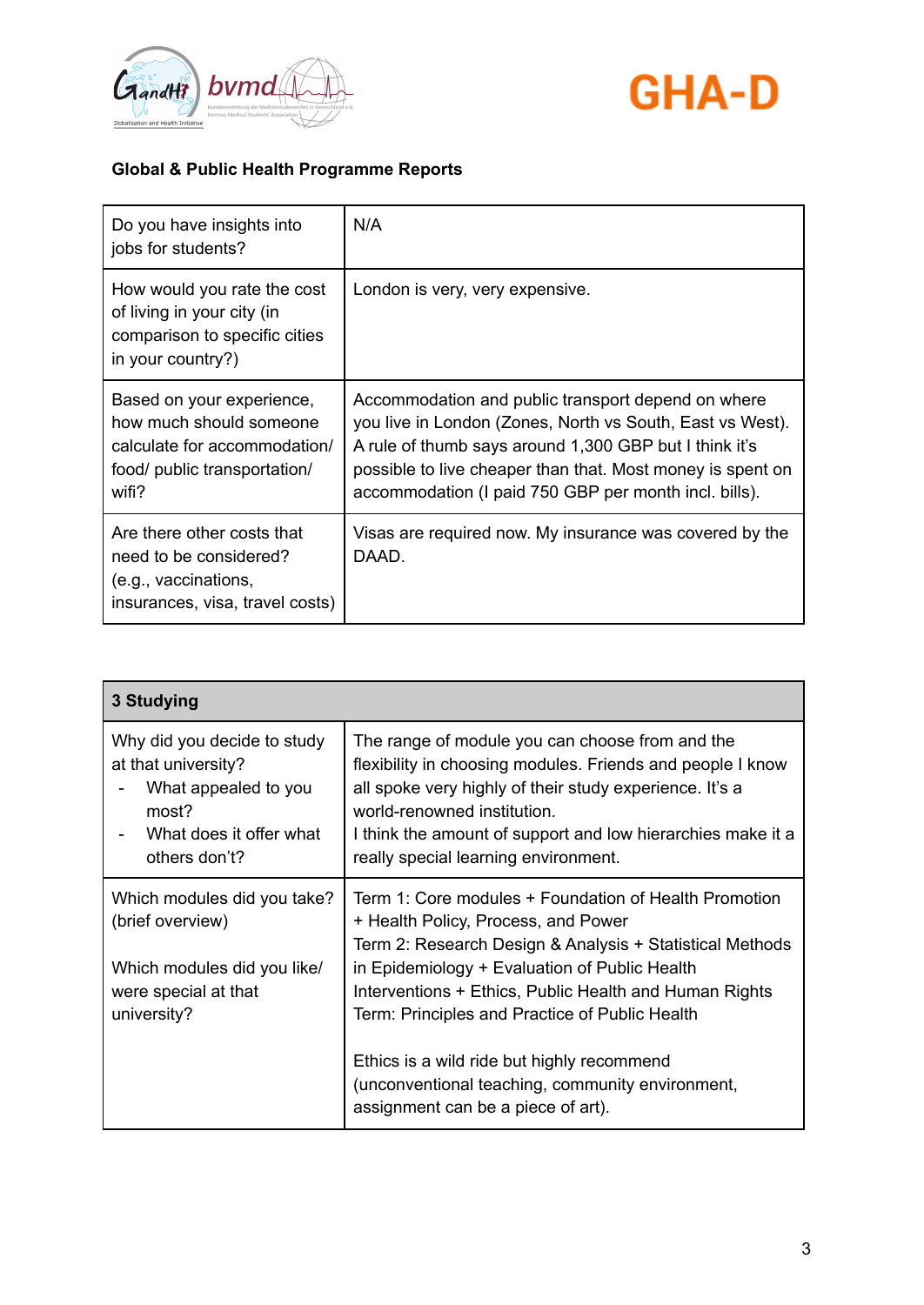



| How would you rate the<br>workload/ amount of<br>self-studying/ group work,<br>etc.?<br>How were the lecturers/<br>teaching style? What was<br>new for you? What did you<br>have to get used to? | Workload is quite extensive because this is a 90 ECTS<br>course (i.e. 30 ECTS per term). Self-study mostly included<br>watching pre-recorded lectures, catching-up on the<br>reading list, and working on assignments. Group work<br>highly depends on the chosen modules. Some include<br>group work as module assessments. However, almost all<br>modules consist of seminars with group discussion and<br>group tasks.<br>In contrast to medical school, seminars were livelier and<br>required more critical thinking. Discussions were highly<br>encouraged.<br>I wasn't used to reading lists and it took a while until I<br>figured out what to and how to read best. |
|--------------------------------------------------------------------------------------------------------------------------------------------------------------------------------------------------|------------------------------------------------------------------------------------------------------------------------------------------------------------------------------------------------------------------------------------------------------------------------------------------------------------------------------------------------------------------------------------------------------------------------------------------------------------------------------------------------------------------------------------------------------------------------------------------------------------------------------------------------------------------------------|
| Are there any specialisation<br>areas in your programme?<br>Which did you choose?                                                                                                                | Every student has to pick a stream (Environment &<br>Health, Health Economics, Health Promotion, Health<br>Services Management, Health Services Research,<br>General stream). I chose General because it offered the<br>most flexibility in module choices.                                                                                                                                                                                                                                                                                                                                                                                                                  |
| To which extent were<br>international and global topics<br>discussed/ part of the study<br>programme?<br>Which topics were the most<br>interesting/ you liked most?                              | Because of the nature of the study topic, international and<br>global topic of course were discussed. However, I would<br>say that examples were skewed towards the UK but the<br>School did try to offer perspectives from LMIC as well as<br>HIC. On a side note, there are efforts to decolonize the<br>School currently.<br>I enjoyed the social science perspectives on health.<br>However, I also realized that I feel a lot more comfortable<br>in the quantitative domain.                                                                                                                                                                                           |
| Where is the campus<br>located? Is the campus<br>spread throughout the city?<br>Is it easy to arrive?                                                                                            | Bloomsbury. There are two building (one in Keppel St, one<br>in Tavistock Place). It's a fairly small school. Easily<br>accessible by public transport.                                                                                                                                                                                                                                                                                                                                                                                                                                                                                                                      |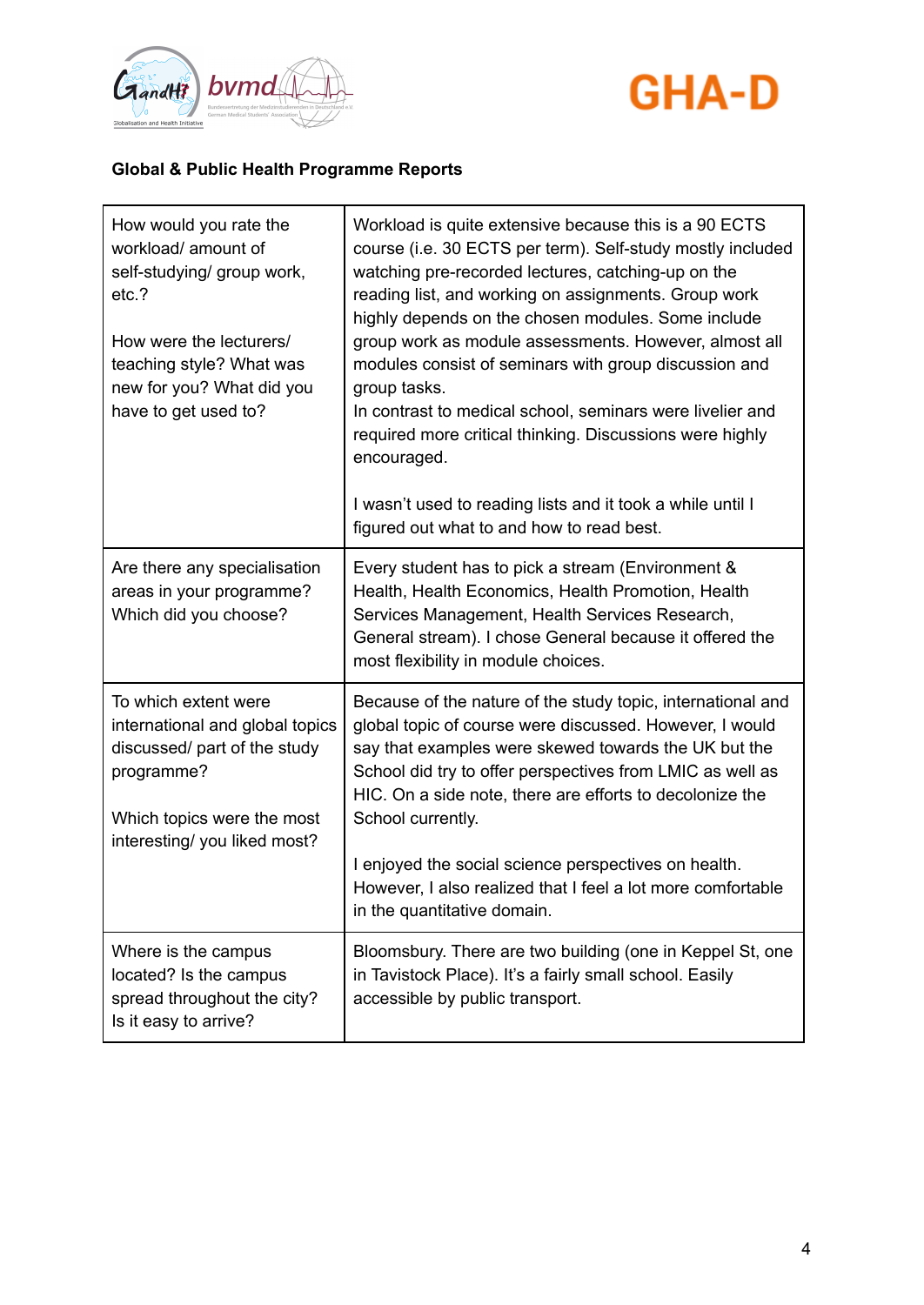



| 4 Living                                                                                                                                                |                                                                                                                                                                                                                                                                                                                                                                                                                                                                                                                                                                                                                                                                                                                                                                                                                                                     |
|---------------------------------------------------------------------------------------------------------------------------------------------------------|-----------------------------------------------------------------------------------------------------------------------------------------------------------------------------------------------------------------------------------------------------------------------------------------------------------------------------------------------------------------------------------------------------------------------------------------------------------------------------------------------------------------------------------------------------------------------------------------------------------------------------------------------------------------------------------------------------------------------------------------------------------------------------------------------------------------------------------------------------|
| Briefly describe your daily life.<br>How is your<br>study-work-life-balance?                                                                            | Because of the COVID-19 pandemic, my daily life was<br>different from previous years. The entire year was<br>delivered online. I watched pre-recorder lectures usually a<br>day ahead of the seminars or practicals. Depending on the<br>term, I had several live seminars on zoom per day. In the<br>evenings I tried to complete the readings. Because of the<br>lockdown I didn't do much over the winter months. In<br>spring and summer I would meet up for drinks in the<br>evening. On the weekends I tried to do some trips to<br>surrounding cities (e.g. Cambridge) or go hiking.<br>I think the MSc is more intense than medical school but<br>there definitely is enough time to have a private life and<br>enjoy oneself. I was involved in several projects on the<br>side and managed to keep up with uni (and later on<br>socials). |
| How do you experience the<br>city/country and people/<br>fellow students? How is the<br>atmosphere?                                                     | London is incredibly international - and busy. Quite<br>different from any city I've ever lived in before. I lived in a<br>residential area so I had a good mix between busy/calm.<br>The students at LSHTM are very keen on connecting and<br>are super friendly. Friends from other unis told me that the<br>sense of community is a lot higher at LSHTM.                                                                                                                                                                                                                                                                                                                                                                                                                                                                                         |
| What did you learn for<br>yourself personally and<br>culturally?<br>[e.g. an event / situation<br>which was eye-opening /<br>insightful / enlightening] | I believe you always find out something new about<br>yourself when traveling or living abroad. The way you view<br>the world or take things for granted are shaped by the<br>country and the environment you live and grew up in. So<br>for me personally London was a lot about creating a space<br>for myself.                                                                                                                                                                                                                                                                                                                                                                                                                                                                                                                                    |
| Do you have any tips for<br>leisure activities?<br>What does someone<br>have to see?                                                                    | My absolute favorite past time activity in London: Flying<br>Trapeze! In the warmer months you can go to either<br>Kensington Garden, Regent's Park or Ruskin Park to do<br>Flying Trapeze. Haven't seen that anywhere in Germany.                                                                                                                                                                                                                                                                                                                                                                                                                                                                                                                                                                                                                  |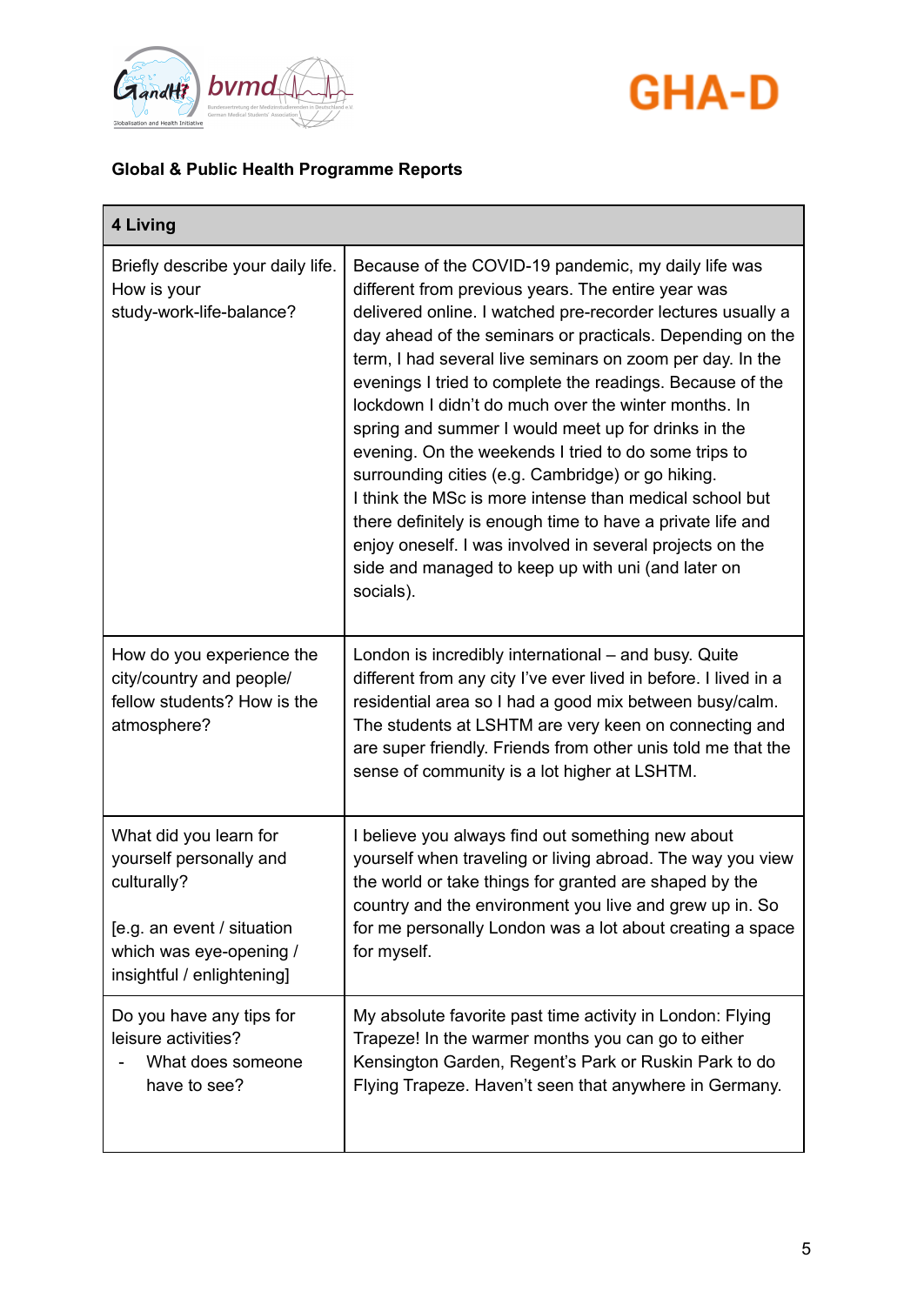



| Are there college sports<br>at university?                                                                                                                                     | There's probably tons of touristy must-see stuff in London.<br>Other than that I personally recommend Barbican<br>Conservatory and Hampstead Pergola. My favorite<br>restaurant is NOPI. Get out of London in May to see the<br>bluebells.                                                                                                                                                                   |
|--------------------------------------------------------------------------------------------------------------------------------------------------------------------------------|--------------------------------------------------------------------------------------------------------------------------------------------------------------------------------------------------------------------------------------------------------------------------------------------------------------------------------------------------------------------------------------------------------------|
|                                                                                                                                                                                | Unfortunately, there are no sports teams at the university<br>but students just organized themselves (i.e. soccer,<br>basketball, volleyball).                                                                                                                                                                                                                                                               |
| Are there any student<br>events to connect (e.g.<br>coffee break, etc.)?<br>Are there any (regional)                                                                           | Due to COVID there were only few in-person events. After<br>all restrictions were lifted we had school-wide and tutor<br>group picnics in the park. In the end of the year we had an<br>evening event at Goodenough College where everyone<br>dressed up. Online there were regular socials but I didn't<br>attend most of them.<br>I wouldn't know about specific cultural events due to                    |
| cultural events?                                                                                                                                                               | COVID. There might have been events in the summer.                                                                                                                                                                                                                                                                                                                                                           |
| What do you have to consider<br>about public transport? What<br>is important? What is<br>different?<br>Most used<br>transportation?<br>Are there semester/<br>student tickets? | There are no student/semester tickets per se. If you use<br>public transport everyday it is worth getting e.g. a monthly<br>travelcards. With a student oyster card you'll get a<br>discount on the travelcards. Pay as you go public<br>transport can be discounted with a railcard.<br>I mostly used busses – cheaper and you see something of<br>London. If courageous enough cycling is the best option. |
| What do you need (not) to<br>pack/ prepare?                                                                                                                                    | Definitely good idea: rain jacket and trousers.<br>I wish I would have packed my hiking gear from the<br>beginning because I went on quite spontaneous hiking                                                                                                                                                                                                                                                |
| What is life-saving in the<br>host city/ country?                                                                                                                              | trips (e.g Snowdonia) and shipping stuff takes time.                                                                                                                                                                                                                                                                                                                                                         |
| What do you regret (not)<br>bringing?<br>Do you have any tips for                                                                                                              | I wouldn't say there's anything that you absolutely need.<br>You can get most stuff in London. Foodwise I always<br>brought vegan veggies spreads into the UK because I<br>couldn't find any in local stores. I suppose German bread<br>is another big thing.                                                                                                                                                |
| preparation?                                                                                                                                                                   | If you buy a lot of books in London, try getting them home<br>bit by bit before you leave the country at the end of the<br>year. The weight adds up!                                                                                                                                                                                                                                                         |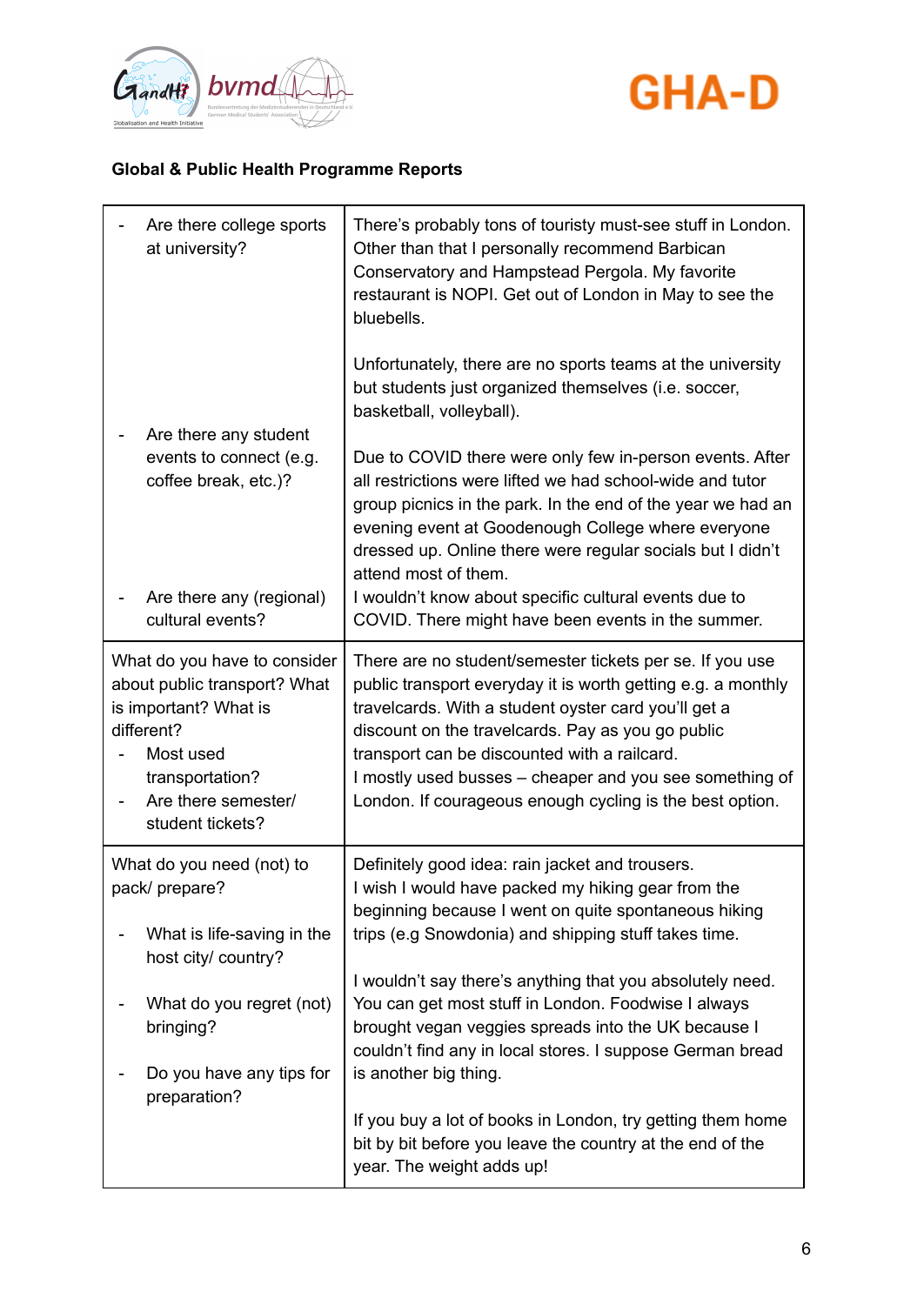



| <b>5 Reflection</b>                                                                                                                                                             |                                                                                                                                                                                                                                                                                                                                                                                                                                                                                                                                                                                                                                                                                                      |
|---------------------------------------------------------------------------------------------------------------------------------------------------------------------------------|------------------------------------------------------------------------------------------------------------------------------------------------------------------------------------------------------------------------------------------------------------------------------------------------------------------------------------------------------------------------------------------------------------------------------------------------------------------------------------------------------------------------------------------------------------------------------------------------------------------------------------------------------------------------------------------------------|
| What is your personal<br>experience about your study<br>programme? Would you<br>recommend the study<br>programme?<br>What did you especially<br>like?<br>What did you not like? | I highly recommend the study program. It can be tailored<br>to your own interests and needs but I would say that at<br>least the term 1 modules have more of a quantitative<br>focus. The learning environment and support is incredible.<br>Of course during the online studies I was not as able to<br>connect and network with fellow students and staff which I<br>think is a big part of LSHTM.<br>Marking is supposed to be quite tough at LSHTM. I would<br>have wished to see examples of past exams and<br>assessments to get an idea but the School mostly doesn't<br>provide past work examples. Exams were very hard. Also,<br>there were two modules that I didn't think were too great |
|                                                                                                                                                                                 | (Evaluation of Public Health Interventions and Principles<br>and Practice of Public Health).                                                                                                                                                                                                                                                                                                                                                                                                                                                                                                                                                                                                         |
| How did you experience the<br>organisation and support at<br>your university?                                                                                                   | Immense amount of support from the school. There are<br>tutor groups, pentacells, and personal tutors. There is also<br>an excellent counselling service.                                                                                                                                                                                                                                                                                                                                                                                                                                                                                                                                            |
| Is there any special support<br>for international students?                                                                                                                     | I believe wellbeing & counselling offers special sessions<br>for international students but I might be mistaken.                                                                                                                                                                                                                                                                                                                                                                                                                                                                                                                                                                                     |
| What are your personal<br>experiences about living in<br>the host city/ country?                                                                                                | London has a lot to offer and I enjoyed living there despite<br>COVID. Of course, I couldn't explore the city as much as I<br>wanted to but if I had to do it all over again, I'd still move.<br>What I love about London is that no one is an outsider (at<br>least in my personal London bubble). You can look<br>unusual or be a foreigner but you never truly feel out of<br>place because there is a myriad of different people living<br>in the city.                                                                                                                                                                                                                                          |
| What broadened your mind?<br>Have you left your comfort<br>zone? Have you changed<br>your mindset? If yes, in which<br>way?                                                     | I don't believe I had any mind-changing experiences as I<br>had in the past when I first travelled out of Europe. But I<br>still gained a lot from the year on a personal level<br>reflecting on my identity, self-worth and generally where<br>I'm headed.                                                                                                                                                                                                                                                                                                                                                                                                                                          |